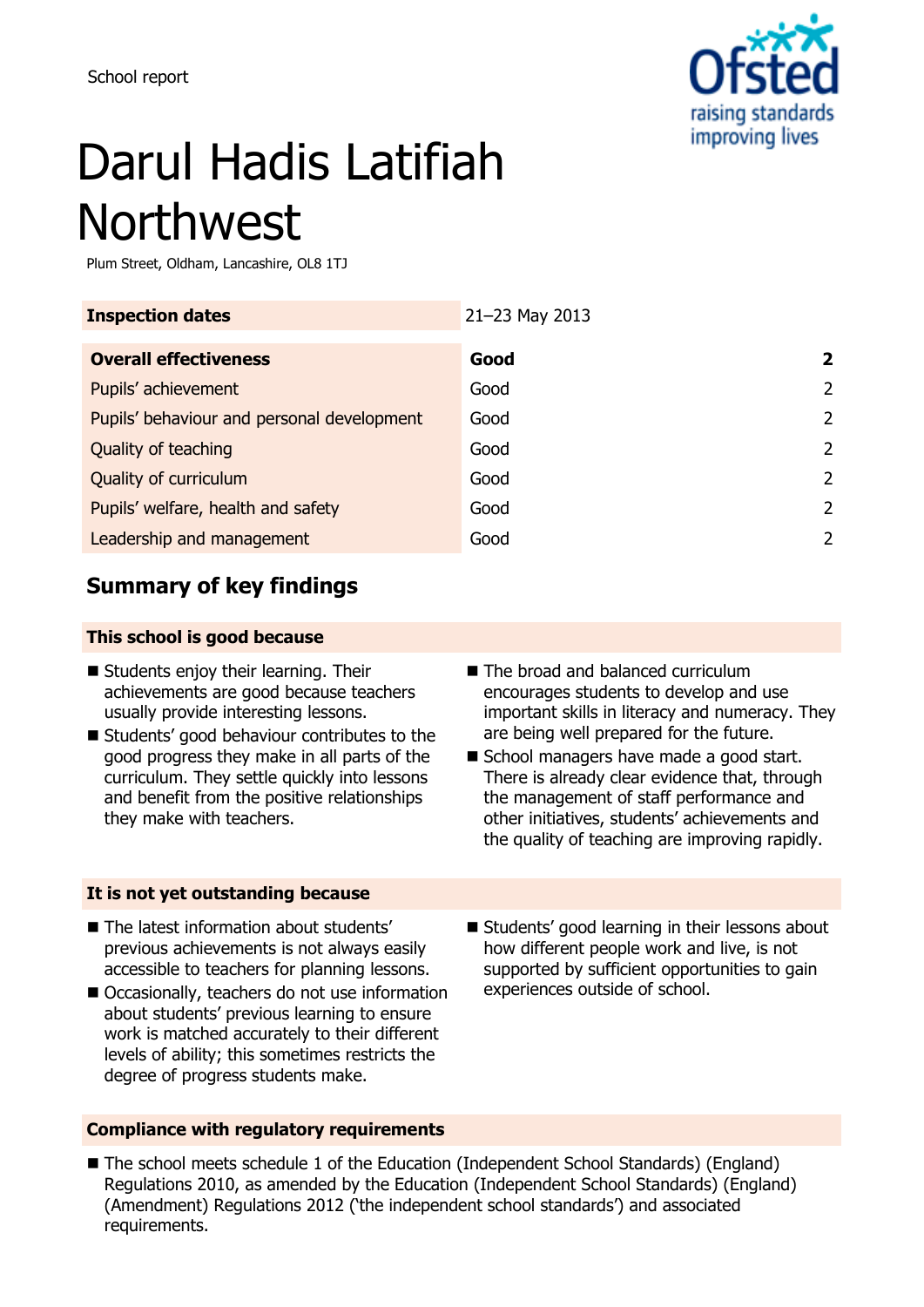## **Information about this inspection**

- This inspection occurred with one day's notice. Inspectors visited eight lessons and made other shorter visits to classes, lasting altogether over five hours.
- Inspectors held meetings with the headteacher, senior staff, the proprietor and teachers. They talked formally and informally with students and looked at their work.
- Staff views were gained through scrutiny of their returned questionnaires and by discussions. Before the end of the onsite inspection, responses from 13 parents and carers, through the Ofsted on-line questionnaire (Parent View), were noted.
- **Inspectors observed the school's work. Important documents, policies and records were seen.**

## **Inspection team**

Terry McKenzie, Lead inspector **Additional Inspector Yusuf Seedat Additional Inspector** Additional Inspector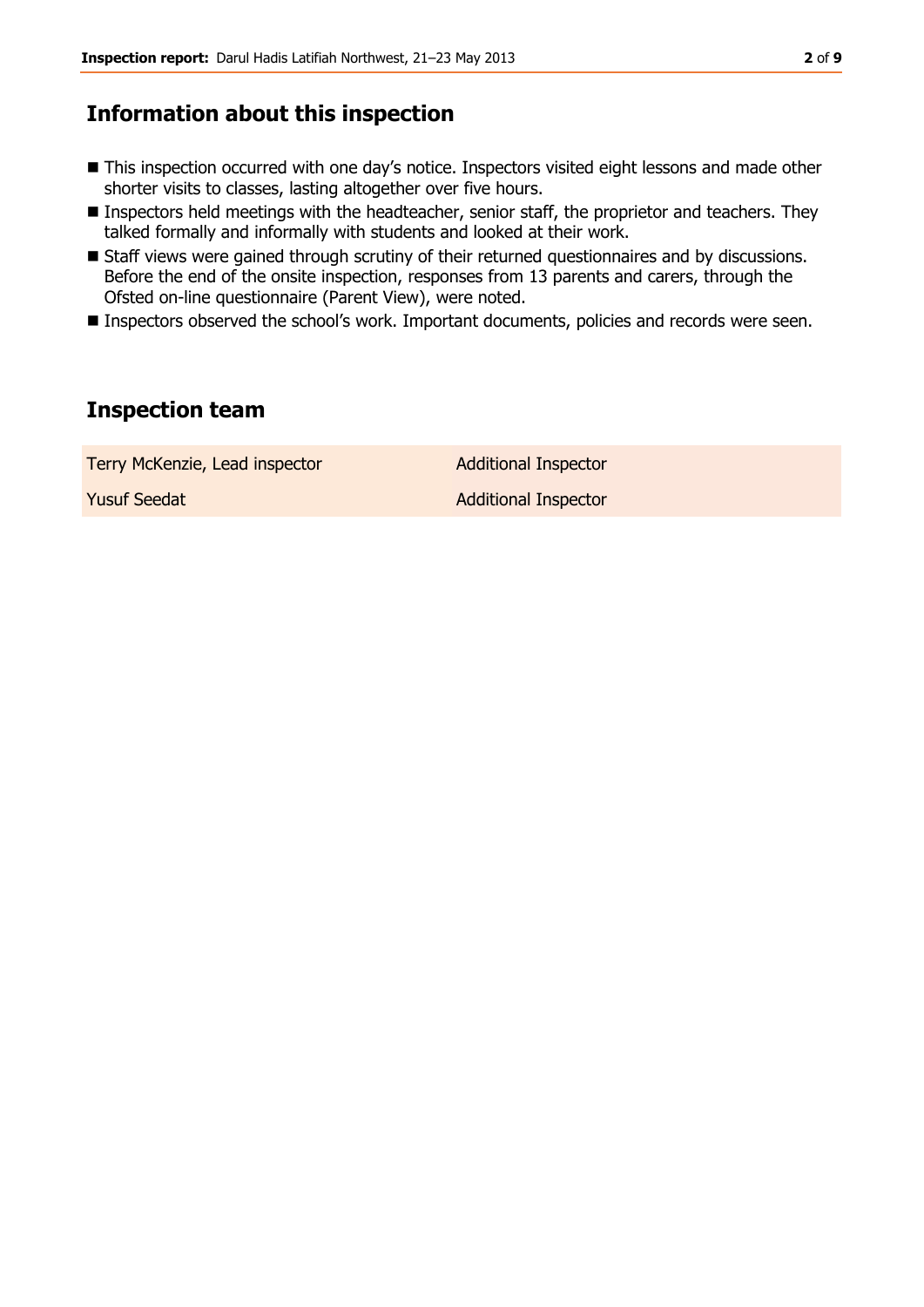# **Full report**

## **Information about this school**

- Darul Hadis Latifiah NW School is an independent secondary day school located in a residential and commercial district of Oldham. It was set up in August 2012 to provide an Islamic faith based education for Boys. Students are mainly of Bangladeshi origin. The school is registered for a maximum of 110 students aged from 11 to 16 years.
- The school aims to, 'help learners develop a lifelong enthusiasm for learning, aiming for excellence in all aspects of school life to enable all irrespective of race, class and ability to achieve their personal best. The school sets out to support this through the development of a successful learning partnership between learners, staff, parents and the local community through the influence in teaching of the Islamic faith'.
- Currently 47 students attend, aged between 11 and 14 years. The school intends to establish a Key Stage 4 facility in the very near future.
- $\blacksquare$  None of the students have a statement of special educational needs. Parents and carers pay all fees; the local authority funds none of the students.
- The school does not make use of any off-site, alternative provision.
- This is the first full inspection since the registration took place.

## **What does the school need to do to improve further?**

- **E** Ensure leaders and managers provide students with opportunities to make the best possible gains in their learning by:
	- making the existing information about students' previous achievements, more readily available to teachers to use in their planning
	- training and supporting teachers to make better use of information about students' previous achievements so they can accurately match work to their different levels of ability and challenge them more effectively.
- **Prepare students even more thoroughly for the opportunities, experiences and responsibilities of** adult life by supplementing the good learning in school, concerning how different people work and live, with more chances to study and learn in the wider community.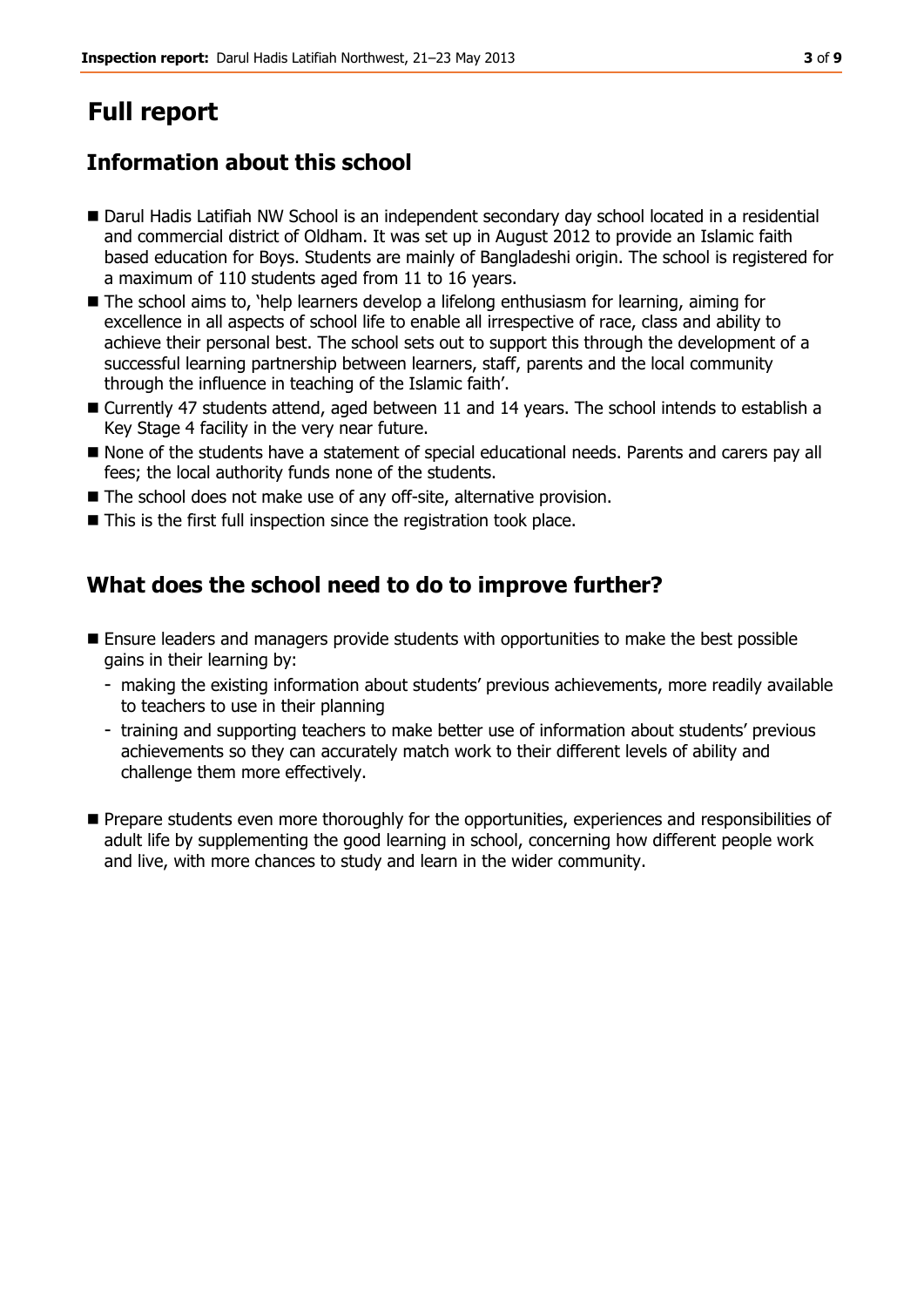## **Inspection judgements**

#### **Pupils' achievement Good**

Students' achievements are good as a result of good teaching. School records indicate that, in all year groups, most students enter with standards slightly lower than expected. Many have previously been educated at home or have missed portions of primary education. Nevertheless, following entry, rigorous checks are made to establish the standard at which each student is working. Regular appraisals of attainment and progress are undertaken. The indications are that, in this first year of operation, all year groups have made sufficient progress to bring their attainment in line with national expectations, including in literacy and numeracy. Consequently, the majority of students, including any disabled students and those with special educational needs, are rapidly catching up and make good progress.

Students learn particularly well in science where teachers have a very clear understanding of how much progress should be made. When students fail to meet targets, teachers intervene rapidly to prevent them from falling further behind. The school maintains a close watch on students' reading developments. Additional help is provided through lunchtime reading support classes. The progress made by most in English is rapid. The literacy skills gained ensure that students successfully benefit from all areas of learning. During the inspection, inspectors listened to students read from their course materials and found they read accurately and with confidence.

In most classes students learn quickly and efficiently. In the best lessons, progress is very rapid indeed because teachers challenge them at their own level of ability. Achievement is not outstanding because where the quality of teaching is not as good, students' progress is slower and they gain less from lessons.

#### **Pupils' behaviour and personal development Good**

Students' behaviour and personal development are good; they usually behave well around the school and in class. Often, their behaviour is outstanding and is usually very well supported by the strategies staff use to ensure orderly behaviour. When behaviour is not as good it is generally because in lessons teachers do not give enough work for the students to do.

Strong relationships exist between students and with the staff. During the inspection, students were polite and welcoming to the visitors, engaged readily in conversation and were forthcoming with views and opinions. For example, they were quick to voice support for the school, but did not hold back in suggesting how things could be improved even further. Being a faith-based school much is done to ensure the spiritual progress of students who are clear about knowing right from wrong. They demonstrate great respect for others as was evident when a visitor suffered a minor accident during the inspection and the students showed great concern. Success gained in learning boosts their self-confidence; their self-esteem grows as a result, and their spiritual, moral, social and cultural developments are good. Much is done to reach into the local community with activities such as fund raising. Links are being formed with other groups in the town, particularly those of different faiths, to ensure students understand other people from different backgrounds and beliefs. Students learn through the curriculum about how others live and work in society and throughout the world. They find out through their studies about the public institutions and services of England. The proprietor has robust policies in place making it clear that extremist views and opinions will not be tolerated in the school. The proprietor has ensured that where political issues are brought to the attention of the pupils, steps have been taken to offer a balanced presentation of opposing views.

Students say that they feel very safe in school and that there is little bullying. Effective systems are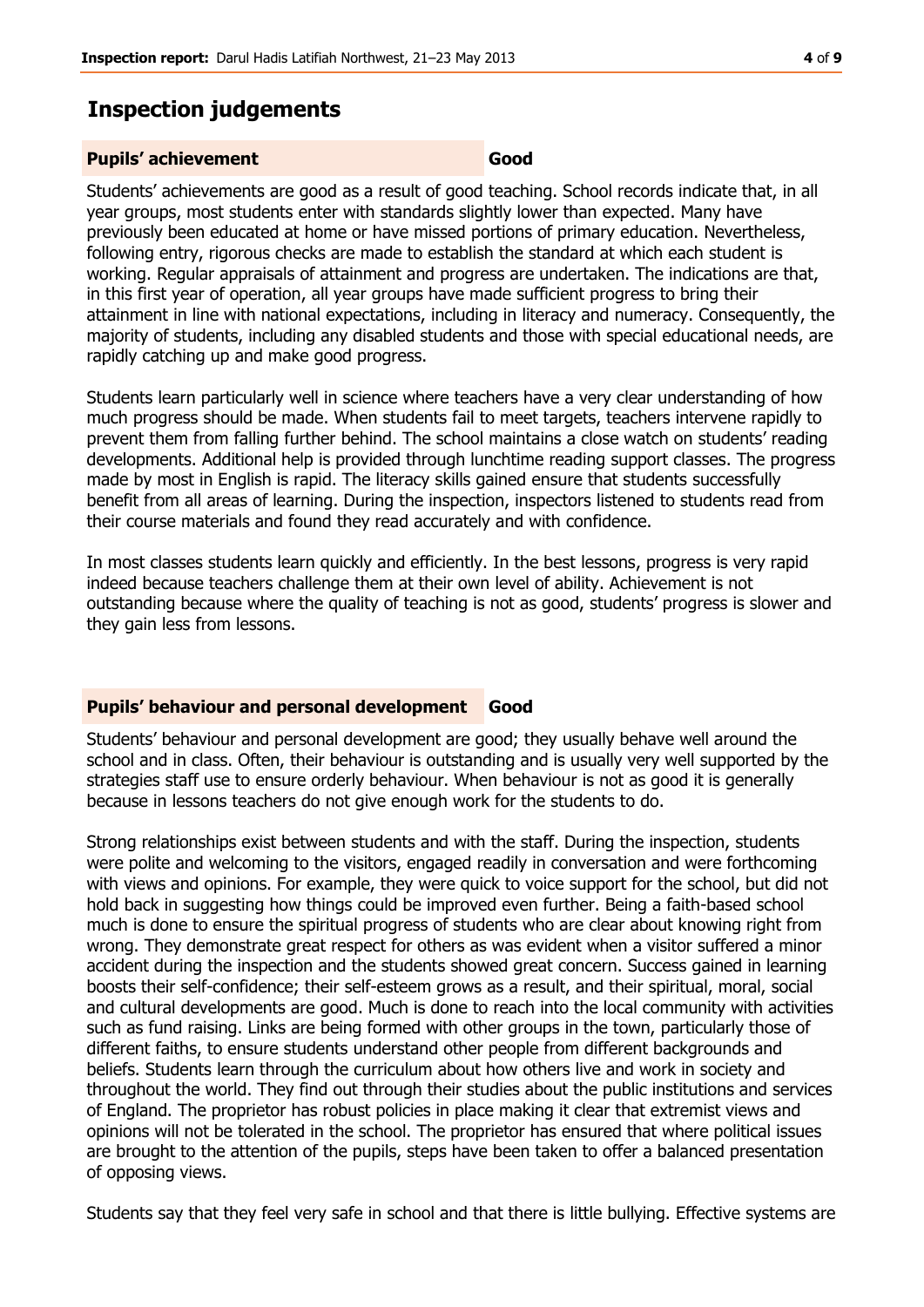in place for them to report any concerns about harassment. They say that staff deal with any issues quickly and efficiently. Through their personal, social, health education and citizenship courses students learn about different kinds of bullying and are advised on how to deal with it. Students' attendance is slightly above average compared to all other secondary schools for this age group. Unauthorised absences are almost unknown. They report that they very much enjoy coming to school.

#### **Quality of teaching Good**

The quality of teaching is good. The headteacher sets high standards and the quality of teaching is improving quickly and results in students making good progress. Teaching is mainly good but not outstanding because of the somewhat variable quality. In the best lessons teachers use a wide range of teaching and learning styles so that students remain interested. The pace is brisk with no time wasted. In these lessons students respond very well and remain intense in their concentration, making outstanding progress in learning. When questioned, they report they thoroughly enjoy the challenge of these outstanding lessons. Where teaching is very occasionally weaker it is because teachers talk for too long and provide too little variety for students. In these lessons students lose some of their concentration and make slower progress.

Teachers know the students well and record the progress that they make. However, the school systems for storing the details of students' attainments and progress are not always made fully accessible to teachers. Occasionally, therefore, teachers do not use the information in the best possible ways to match classwork as closely as possible to individual students' interests and levels of ability. Consequently, some opportunities for students to make the maximum possible progress are missed. Nevertheless, school managers have plans in place to review the information systems and make them easier for teachers to use in their planning.

#### **Quality of curriculum Good**

The good curriculum provides opportunities for all to make good progress, so none are left out of learning. Currently, there are no students in Key Stage 4 but plans are in place to provide externally accredited courses such as GCSE. The Key Stage 3 curriculum is broad and balanced, being mainly based on the National Curriculum, together with the significant focus on religious education that adds a great deal to students' understanding of spiritual matters. Furthermore, the faith-based work provides them with chances to consider how others live and work in communities beyond their own. There is an emphasis on English, mathematics and science, extending beyond the regular timetable. For example, a lunchtime reading club is compulsory for any student who is falling behind. An after-school science club is very well attended and enthusiastically supported by students of all abilities. Some teachers provide highly effective additional support to any who are slower in their learning or need extra help with reading and writing.

Generally, teachers' plan lessons well, giving consideration to how their courses support developments in basic skills such as reading. Schemes of work, in place for all subjects, are constantly being updated and improved to ensure that established and new teachers have the best guidance and support. A programme is in place to bring visitors into school to talk with students and share experiences of working and living in the wider world. The school provides work-related learning and careers education for all, but the experiences of these more practical aspects of education are limited and students have insufficient opportunities to study and work outside of school.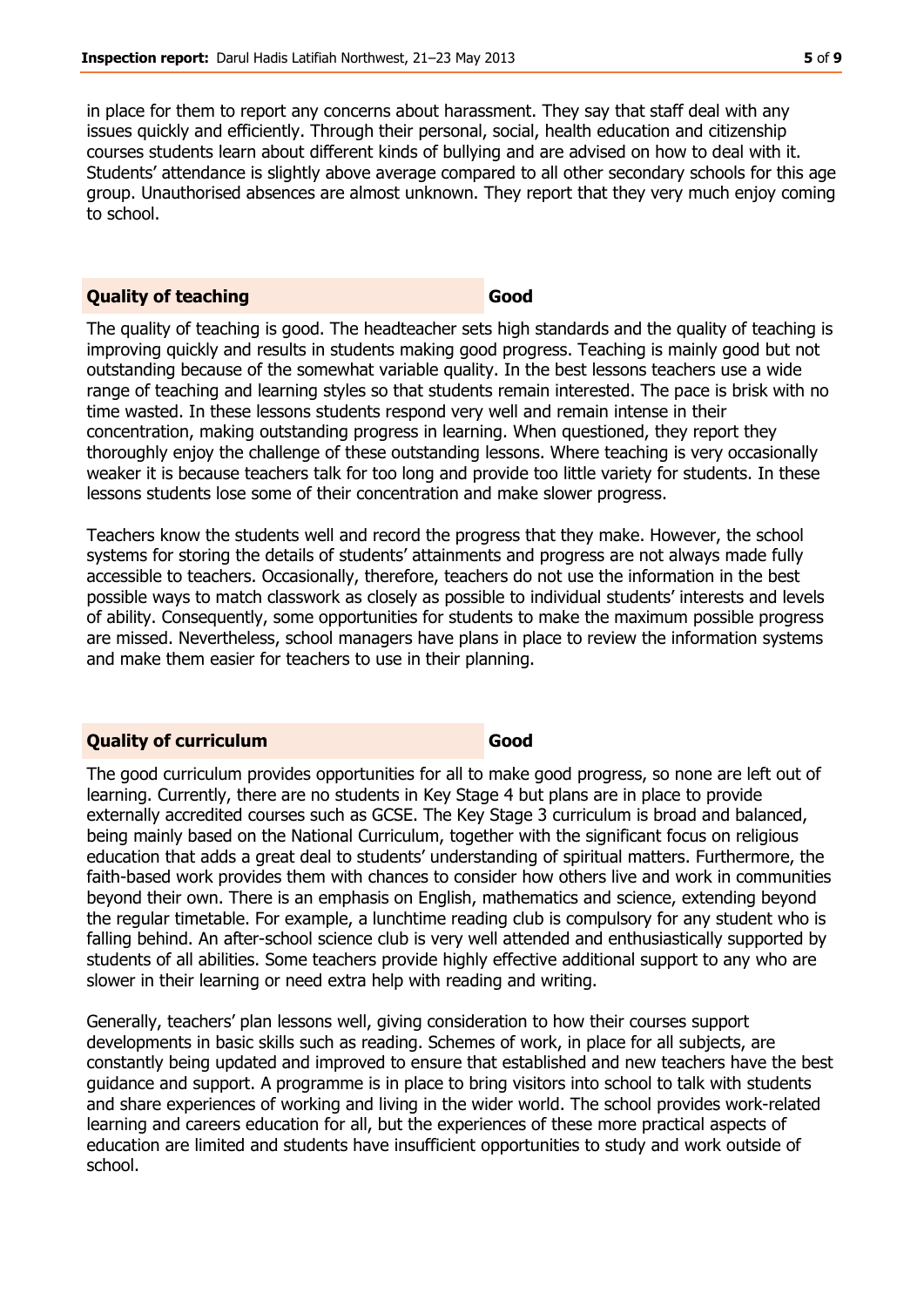### **Pupils' welfare, health and safety Good**

The arrangements for students' welfare, health and safety are good and all the regulations are met. All of the required checks are made on the suitability of staff and a suitable central register of checks is maintained. The proprietor is diligent about safeguarding of students, with staff correctly trained and aspects of training revisited regularly during staff meetings. Staff and students know who to report concerns to, and the arrangements for recording, reporting them to the local authority and storing records are robust. Policies and documents associated with students' welfare, health and safety are all in place and an annual timetable for their review by the proprietor has been established.

Arrangements for dealing with bullying are in place with the anti-bullying policy making it clear how staff should be aware of bullying in its different forms and how to deal with it. The health and safety of students and staff is maintained through the effective implementation of an appropriate set of policies that have been drawn up in accordance with the latest government guidance, including those relating to risk assessments, first aid, fire safety and the maintenance of firefighting equipment. Regular practice evacuations are correctly recorded.

#### **Leadership and management Good**

The quality of leadership and management is good and all regulations in this part are met. The headteacher has already established good leadership and management in the relatively short time since the school opened. He knows the school well and his focus on improving the quality of teaching through the management of staff performance has resulted in students learning well and making good progress. Teachers have been given training in accordance with their development needs. Some aspects of leadership are outstanding, for example there is clear evidence that the school is continuously improving and staff morale is high. Plans are in place to upgrade the system for gathering and disseminating information about students' attainments and progress.

The headteacher has been required by the proprietor to evaluate the quality of the school and establish planning for improvement, and this has been done. The priorities identified by the headteacher are accurate and in line with the findings of the inspection, for example, to support teachers to challenge students more individually and in smaller groups. Further improvements to the curriculum, to provide a wider range of teaching and learning opportunities, are being planned.

The premises and accommodation of the school are entirely suitable with classrooms and facilities for practical work. Hot food is not prepared or served on the premises. Although there are no showers on site, the regulation is met because physical education is undertaken at a sports centre where showers are provided with all related activities fully risk assessed. There are suitable arrangements in place to provide information to parents, carers and others. The procedure for handling complaints complies with the regulations.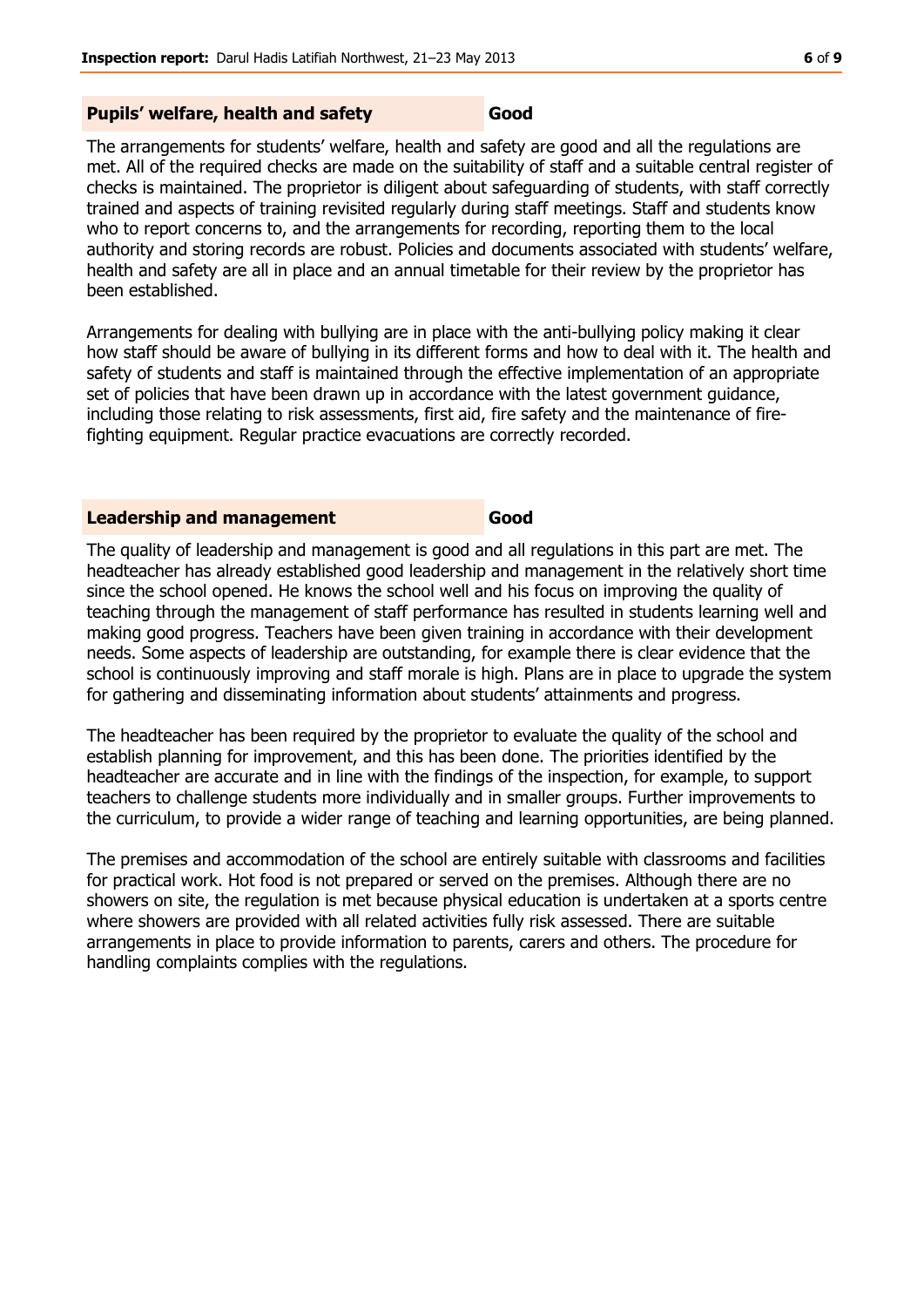## **What inspection judgements mean**

| <b>School</b> |                  |                                                                                                                |
|---------------|------------------|----------------------------------------------------------------------------------------------------------------|
| Grade         | <b>Judgement</b> | <b>Description</b>                                                                                             |
| Grade 1       | Outstanding      | A school which provides an exceptional quality of education and<br>significantly exceeds minimum requirements. |
| Grade 2       | Good             | A school which provides a high quality of education that exceeds<br>minimum requirements.                      |
| Grade 3       | Adequate         | A school which meets minimum requirements but needs to<br>improve the quality of education it provides.        |
| Grade 4       | Inadequate       | A school where minimum requirements are not met and/or the<br>quality of education has serious weaknesses.     |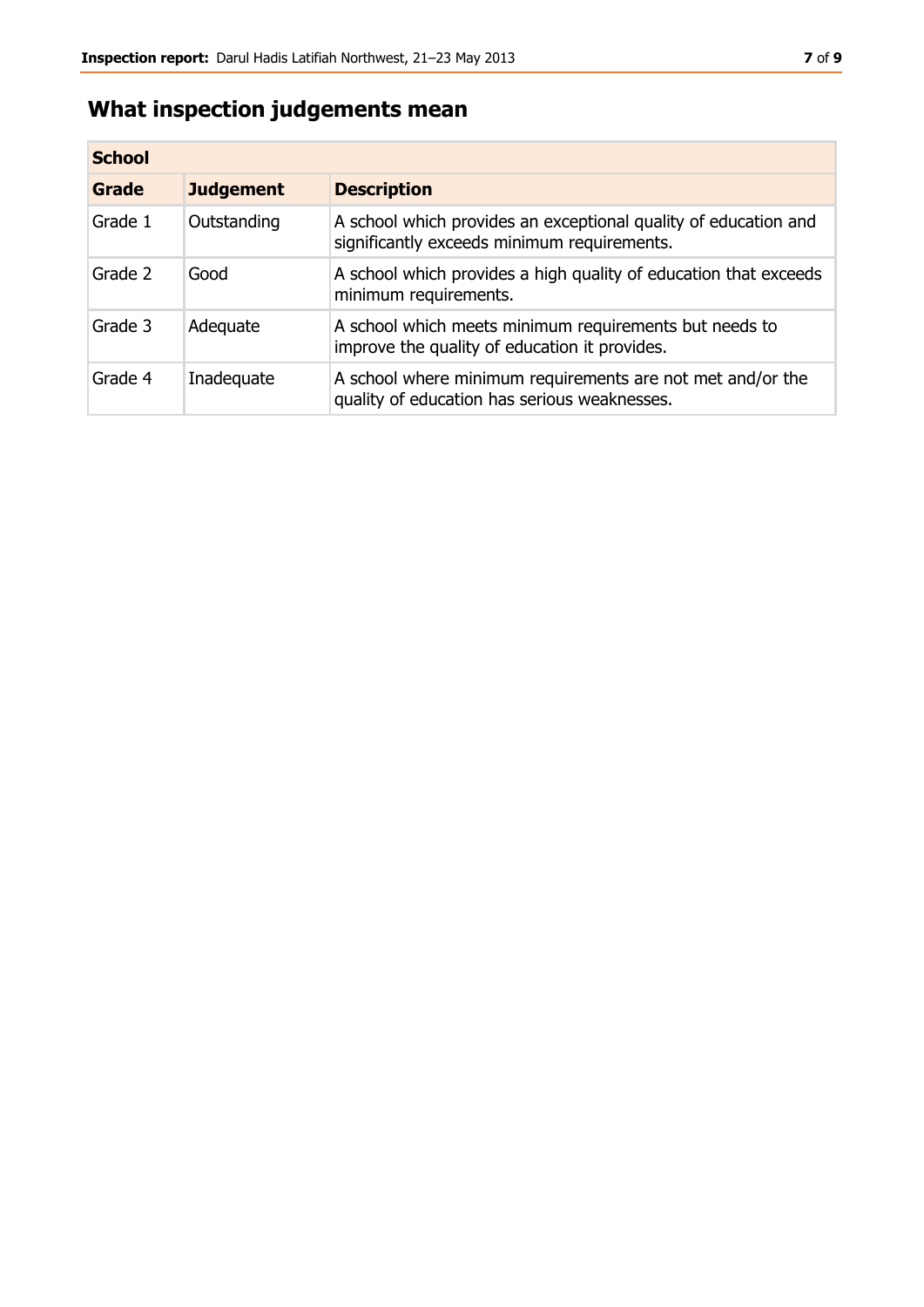## **School details**

| Unique reference number        | 138568   |
|--------------------------------|----------|
| <b>Inspection number</b>       | 420261   |
| <b>DfE</b> registration number | 353/6001 |

This inspection was carried out under section 162A of the Education Act 2002, as amended by schedule 8 of the Education Act 2005, the purpose of which is to advise the Secretary of State for Education about the school's suitability for continued registration as an independent school.

| <b>Type of school</b>                      | Muslim Faith Day School      |
|--------------------------------------------|------------------------------|
| <b>School status</b>                       | <b>Independent School</b>    |
| Age range of pupils                        | $11 - 16$                    |
| <b>Gender of pupils</b>                    | <b>Boys</b>                  |
| <b>Number of pupils on the school roll</b> | 47                           |
| <b>Number of part time pupils</b>          | 0                            |
| <b>Proprietor</b>                          | Mr Mohammad Abdul Musabbir   |
| <b>Chair</b>                               | Not applicable               |
| <b>Headteacher</b>                         | Mr Amjad Malik               |
| Date of previous school inspection         | Not previously inspected     |
| <b>Annual fees (day pupils)</b>            | £2,000                       |
| <b>Telephone number</b>                    | 0161 627 4422                |
| <b>Fax number</b>                          | 0161 627 4422                |
| <b>Email address</b>                       | darulhadislatifiah@gmail.com |